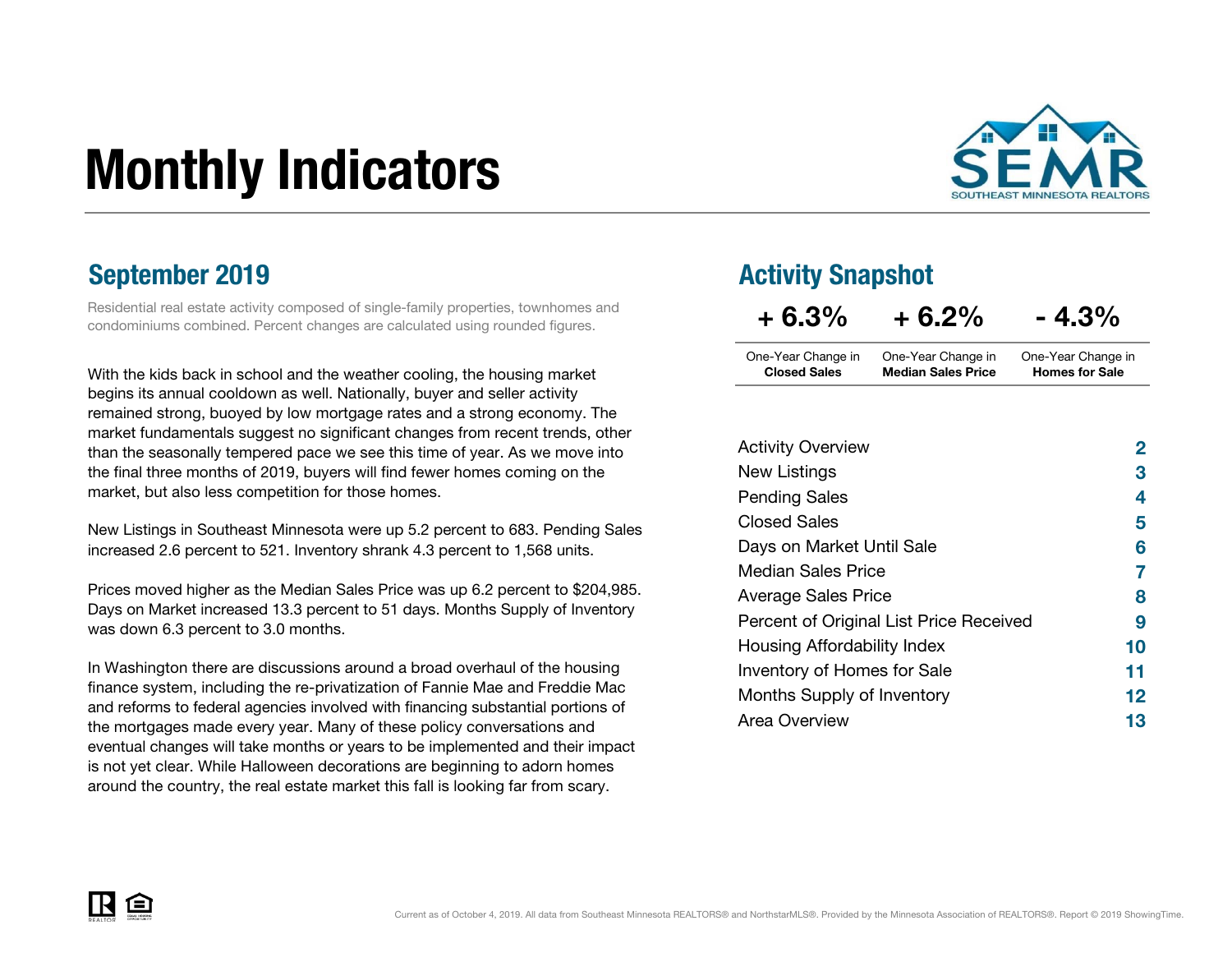# Activity Overview

Key metrics by report month and for year-to-date (YTD) starting from the first of the year.



| <b>Key Metrics</b>           | <b>Historical Sparkbars</b>              | 9-2018    | 9-2019    | <b>Percent Change</b> |           | <b>YTD 2018 YTD 2019</b> | Percent Change |
|------------------------------|------------------------------------------|-----------|-----------|-----------------------|-----------|--------------------------|----------------|
| <b>New Listings</b>          | 9-2016<br>9-2017<br>9-2018<br>9-2019     | 649       | 683       | $+5.2%$               | 6,134     | 6,051                    | $-1.4%$        |
| <b>Pending Sales</b>         | 9-2016<br>9-2017<br>9-2018<br>9-2019     | 508       | 521       | $+2.6%$               | 4,985     | 4,960                    | $-0.5%$        |
| <b>Closed Sales</b>          | 9-2016<br>9-2017<br>$9 - 2018$<br>9-2019 | 495       | 526       | $+6.3%$               | 4,725     | 4,661                    | $-1.4%$        |
| <b>Days on Market</b>        | 9-2016<br>9-2017<br>$9 - 2018$<br>9-2019 | 45        | 51        | $+13.3%$              | 52        | 56                       | $+7.7%$        |
| <b>Median Sales Price</b>    | 9-2016<br>9-2017<br>9-2018<br>9-2019     | \$193,000 | \$204,985 | $+6.2%$               | \$193,000 | \$205,000                | $+6.2%$        |
| <b>Avg. Sales Price</b>      | 9-2016<br>9-2017<br>9-2018<br>9-2019     | \$220,694 | \$225,712 | $+2.3%$               | \$219,302 | \$228,278                | $+4.1%$        |
| Pct. of Orig. Price Received | 9-2016<br>9-2017<br>9-2018<br>9-2019     | 97.1%     | 97.2%     | $+0.1%$               | 97.4%     | 97.2%                    | $-0.2%$        |
| <b>Affordability Index</b>   | $9 - 2016$<br>9-2017<br>9-2018<br>9-2019 | 185       | 198       | $+7.0%$               | 185       | 198                      | $+7.0%$        |
| <b>Homes for Sale</b>        | 9-2016<br>9-2017<br>9-2018<br>9-2019     | 1,638     | 1,568     | $-4.3%$               |           |                          |                |
| <b>Months Supply</b>         | 9-2016<br>9-2017<br>9-2018<br>9-2019     | 3.2       | 3.0       | $-6.3%$               |           |                          |                |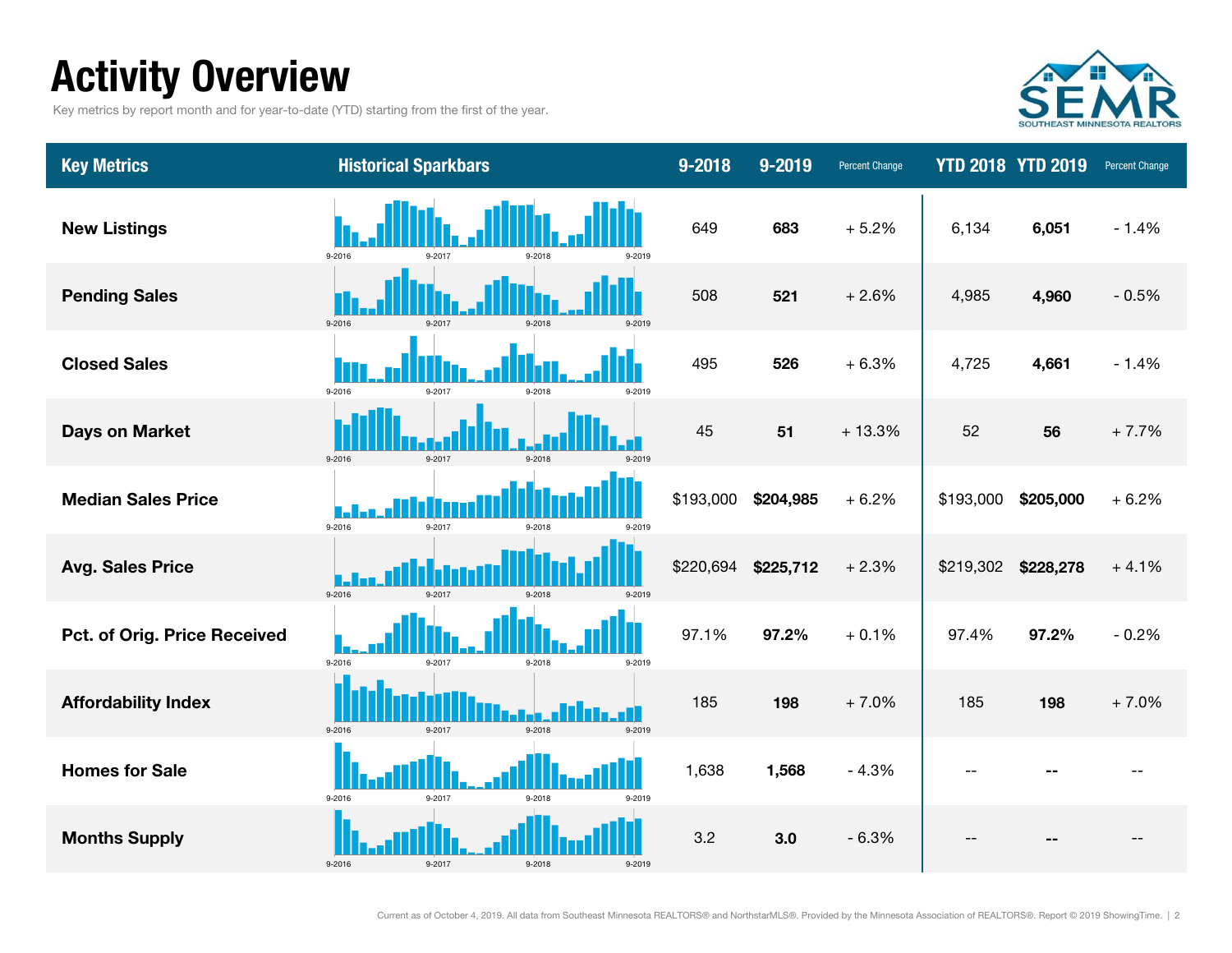# New Listings

A count of the properties that have been newly listed on the market in a given month.





| <b>New Listings</b> |     | <b>Prior Year</b> | <b>Percent Change</b> |
|---------------------|-----|-------------------|-----------------------|
| October 2018        | 665 | 522               | $+27.4%$              |
| November 2018       | 422 | 369               | $+14.4%$              |
| December 2018       | 267 | 242               | $+10.3%$              |
| January 2019        | 375 | 348               | $+7.8%$               |
| February 2019       | 393 | 449               | $-12.5%$              |
| March 2019          | 639 | 725               | $-11.9%$              |
| April 2019          | 829 | 773               | $+7.2%$               |
| May 2019            | 825 | 844               | $-2.3\%$              |
| June 2019           | 740 | 780               | $-5.1\%$              |
| <b>July 2019</b>    | 835 | 777               | $+7.5%$               |
| August 2019         | 732 | 789               | $-7.2\%$              |
| September 2019      | 683 | 649               | $+5.2\%$              |
| 12-Month Avg        | 617 | 606               | $+1.8%$               |

### Historical New Listings by Month

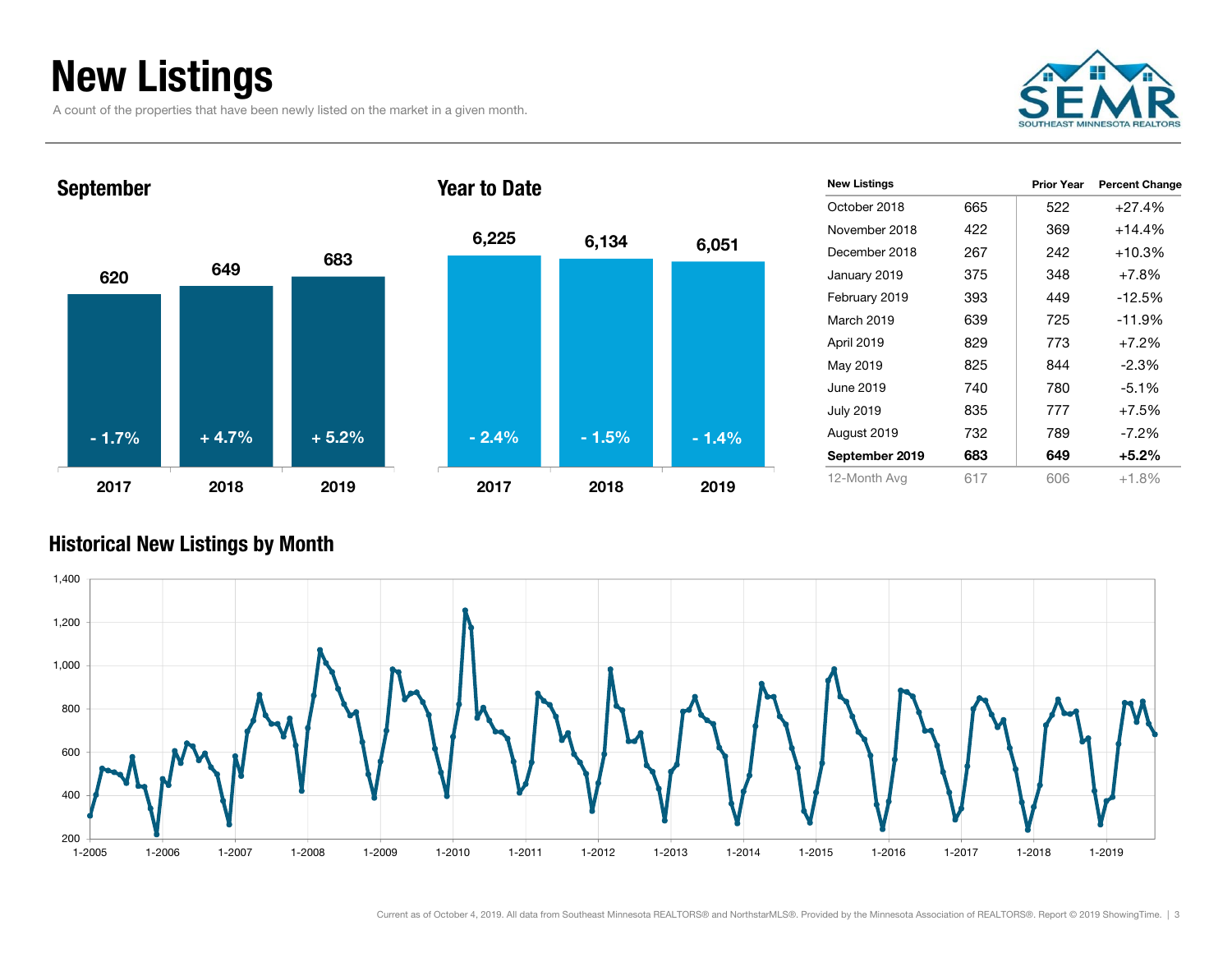# Pending Sales

A count of the properties on which offers have been accepted in a given month.





| <b>Pending Sales</b> |     | <b>Prior Year</b> | <b>Percent Change</b> |
|----------------------|-----|-------------------|-----------------------|
| October 2018         | 488 | 496               | $-1.6%$               |
| November 2018        | 433 | 420               | $+3.1%$               |
| December 2018        | 295 | 311               | $-5.1%$               |
| January 2019         | 326 | 340               | $-4.1%$               |
| February 2019        | 330 | 414               | $-20.3%$              |
| March 2019           | 520 | 596               | $-12.8%$              |
| April 2019           | 625 | 648               | $-3.5%$               |
| May 2019             | 696 | 689               | $+1.0%$               |
| June 2019            | 597 | 610               | $-2.1%$               |
| <b>July 2019</b>     | 674 | 598               | $+12.7%$              |
| August 2019          | 671 | 582               | $+15.3%$              |
| September 2019       | 521 | 508               | $+2.6%$               |
| 12-Month Avg         | 515 | 518               | $-0.6\%$              |
|                      |     |                   |                       |

### Historical Pending Sales by Month

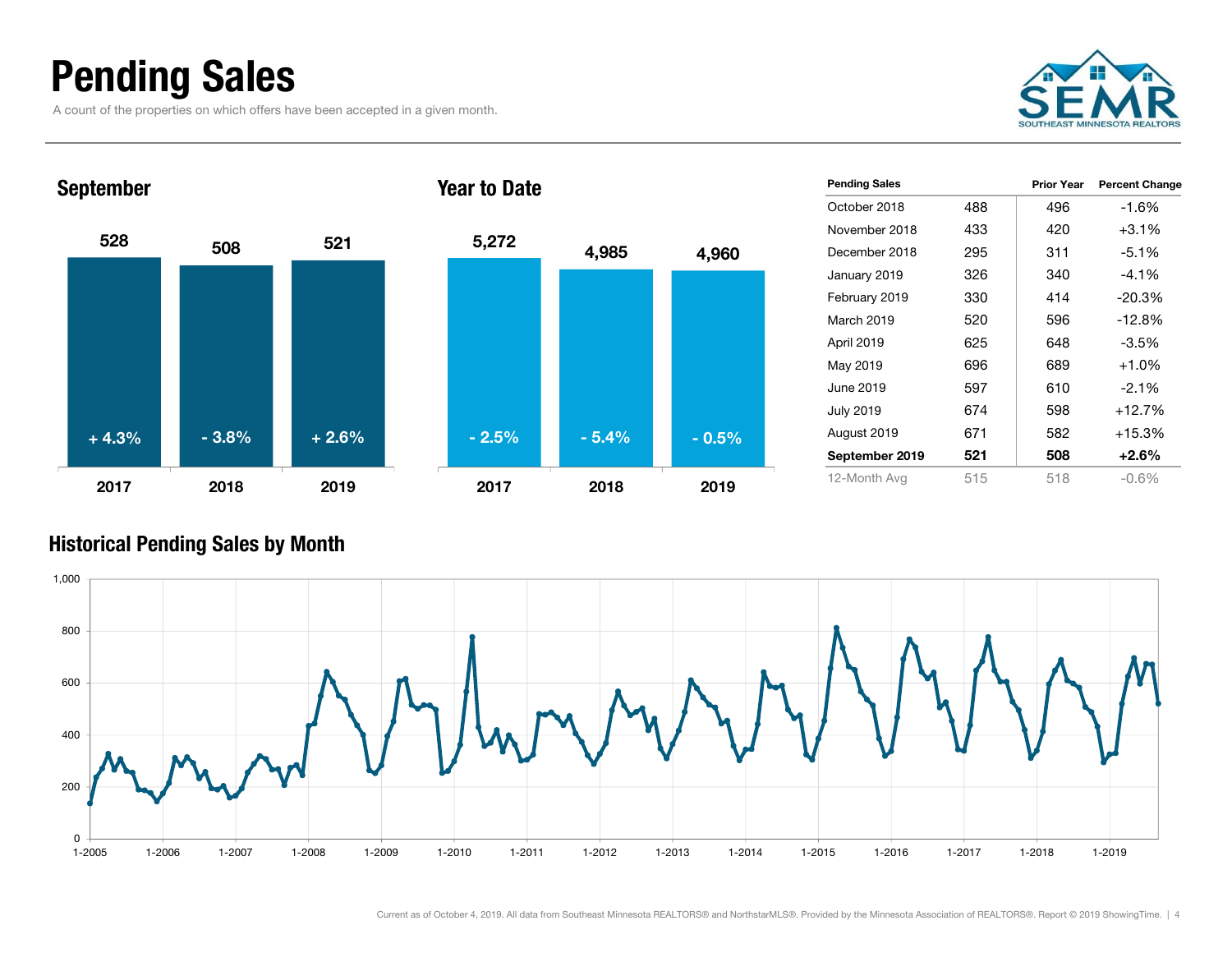### Closed Sales

A count of the actual sales that closed in a given month.





| <b>Closed Sales</b> |     | <b>Prior Year</b> | <b>Percent Change</b> |
|---------------------|-----|-------------------|-----------------------|
| October 2018        | 555 | 559               | $-0.7%$               |
| November 2018       | 557 | 506               | $+10.1%$              |
| December 2018       | 369 | 456               | $-19.1%$              |
| January 2019        | 288 | 297               | $-3.0\%$              |
| February 2019       | 280 | 278               | $+0.7%$               |
| March 2019          | 377 | 428               | $-11.9%$              |
| April 2019          | 419 | 467               | $-10.3%$              |
| May 2019            | 645 | 629               | $+2.5%$               |
| June 2019           | 760 | 814               | $-6.6\%$              |
| <b>July 2019</b>    | 632 | 650               | $-2.8\%$              |
| August 2019         | 734 | 667               | $+10.0\%$             |
| September 2019      | 526 | 495               | $+6.3\%$              |
| 12-Month Avg        | 512 | 521               | $-1.7\%$              |
|                     |     |                   |                       |

### Historical Closed Sales by Month

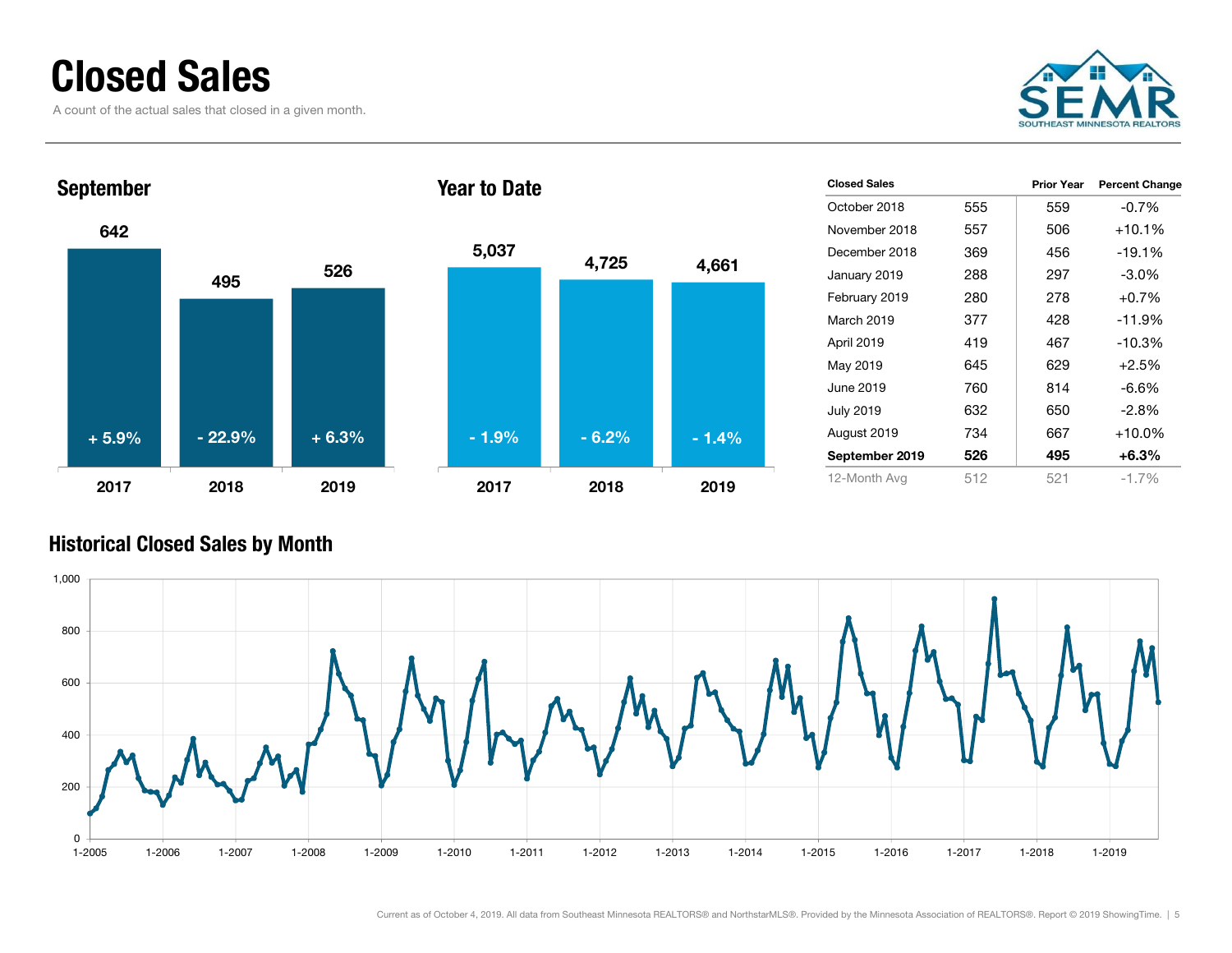# Days on Market Until Sale

Average number of days between when a property is listed and when an offer is accepted in a given month.





| Days on Market   |    | <b>Prior Year</b> | <b>Percent Change</b> |
|------------------|----|-------------------|-----------------------|
| October 2018     | 53 | 51                | $+3.9%$               |
| November 2018    | 51 | 55                | $-7.3\%$              |
| December 2018    | 54 | 65                | $-16.9%$              |
| January 2019     | 71 | 59                | $+20.3%$              |
| February 2019    | 68 | 78                | $-12.8%$              |
| March 2019       | 69 | 63                | +9.5%                 |
| April 2019       | 66 | 57                | $+15.8%$              |
| May 2019         | 60 | 58                | $+3.4%$               |
| June 2019        | 51 | 41                | $+24.4%$              |
| <b>July 2019</b> | 44 | 49                | $-10.2%$              |
| August 2019      | 48 | 43                | $+11.6%$              |
| September 2019   | 51 | 45                | +13.3%                |
| 12-Month Avg     | 57 | 55                | $+3.6%$               |

### Historical Days on Market Until Sale by Month

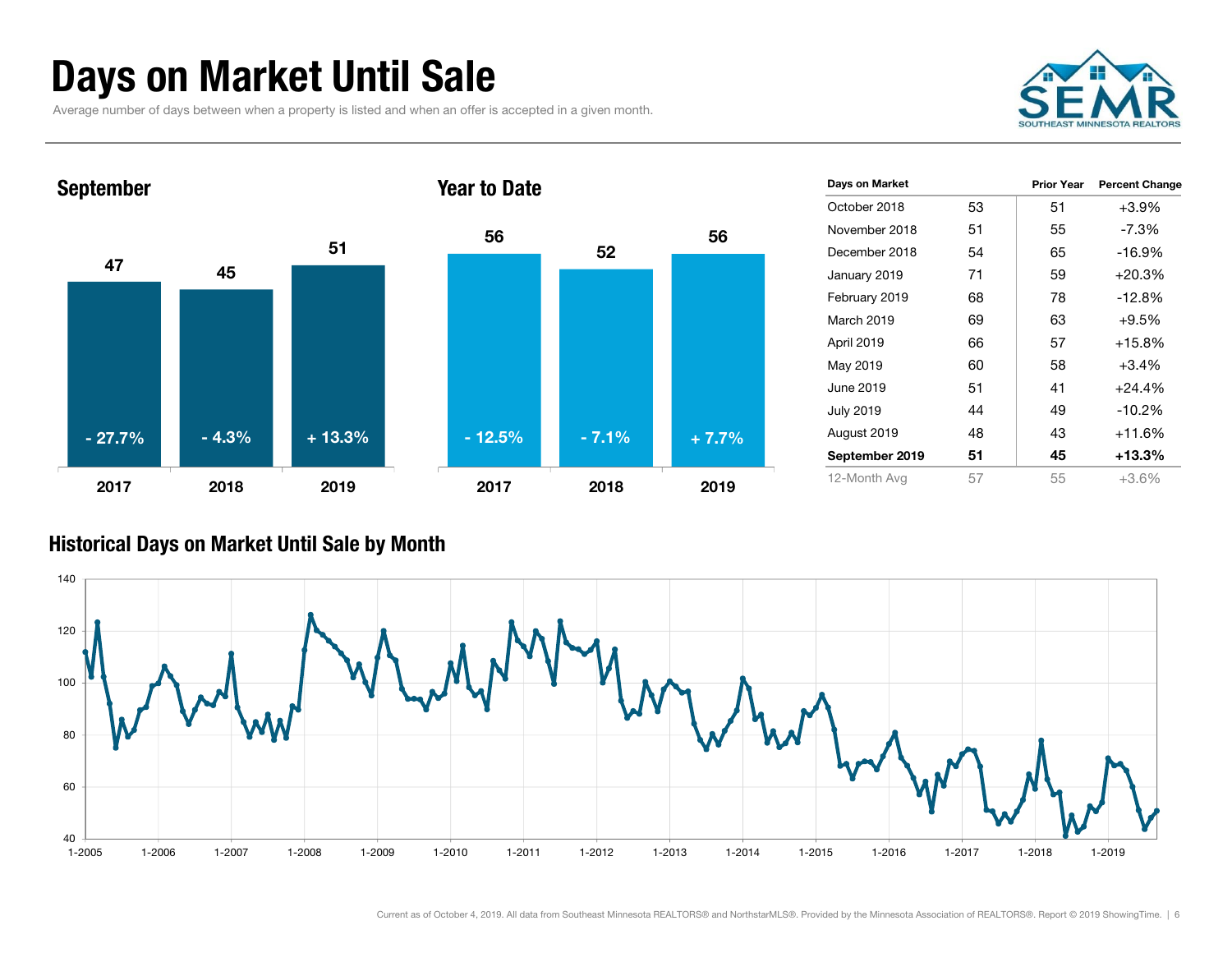### Median Sales Price

Point at which half of the sales sold for more and half sold for less, not accounting for seller concessions, in a given month.



### September





| <b>Median Sales Price</b> |           | <b>Prior Year</b> | <b>Percent Change</b> |
|---------------------------|-----------|-------------------|-----------------------|
| October 2018              | \$195,900 | \$175,000         | $+11.9%$              |
| November 2018             | \$184,900 | \$175,000         | $+5.7%$               |
| December 2018             | \$184,000 | \$174,000         | $+5.7%$               |
| January 2019              | \$188,900 | \$174,900         | $+8.0%$               |
| February 2019             | \$183,000 | \$185,000         | $-1.1\%$              |
| March 2019                | \$198,000 | \$185,000         | $+7.0%$               |
| April 2019                | \$197,250 | \$183,900         | $+7.3%$               |
| May 2019                  | \$207,000 | \$195,000         | $+6.2%$               |
| June 2019                 | \$219,900 | \$205,500         | $+7.0\%$              |
| <b>July 2019</b>          | \$210,450 | \$195,000         | $+7.9%$               |
| August 2019               | \$211,000 | \$204,850         | $+3.0%$               |
| September 2019            | \$204,985 | \$193,000         | $+6.2\%$              |
| 12-Month Avg              | \$198.774 | \$187.179         | $+6.2%$               |

### Historical Median Sales Price by Month

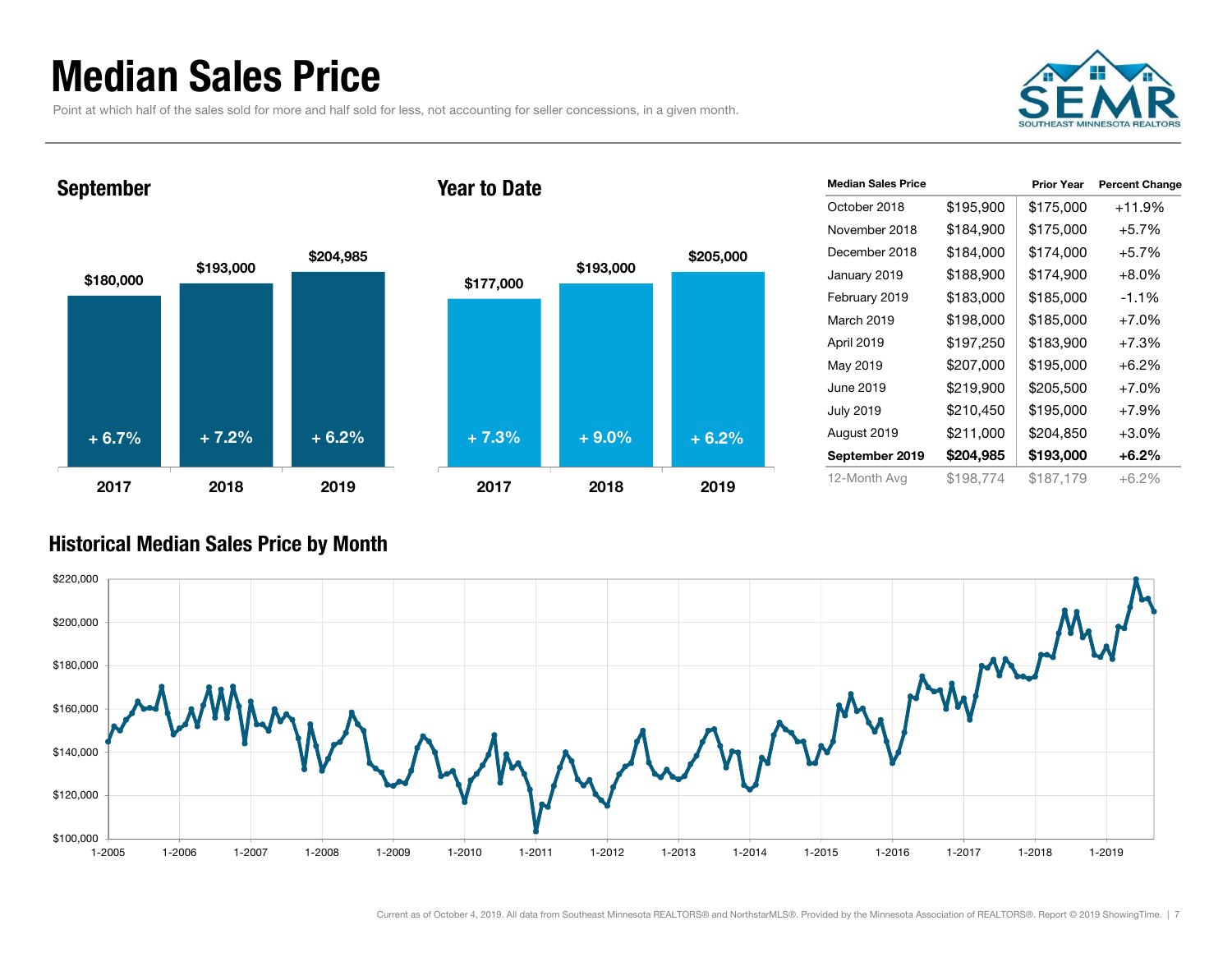### Average Sales Price

Average sales price for all closed sales, not accounting for seller concessions, in a given month.



### September



#### Year to Date



| Avg. Sales Price |           | <b>Prior Year</b> | <b>Percent Change</b> |
|------------------|-----------|-------------------|-----------------------|
| October 2018     | \$223,241 | \$205,813         | $+8.5%$               |
| November 2018    | \$211,551 | \$200,462         | $+5.5%$               |
| December 2018    | \$209,034 | \$202,988         | $+3.0%$               |
| January 2019     | \$217,729 | \$199,150         | $+9.3%$               |
| February 2019    | \$195,127 | \$204,899         | -4.8%                 |
| March 2019       | \$211,476 | \$207,570         | $+1.9%$               |
| April 2019       | \$217,450 | \$205,729         | $+5.7%$               |
| May 2019         | \$232,698 | \$227,460         | $+2.3%$               |
| June 2019        | \$242,119 | \$226,004         | $+7.1%$               |
| <b>July 2019</b> | \$238,353 | \$225,075         | $+5.9%$               |
| August 2019      | \$234,917 | \$228,695         | $+2.7%$               |
| September 2019   | \$225,712 | \$220,694         | $+2.3%$               |
| 12-Month Avg     | \$221,617 | \$212,878         | $+4.1\%$              |

#### Historical Average Sales Price by Month

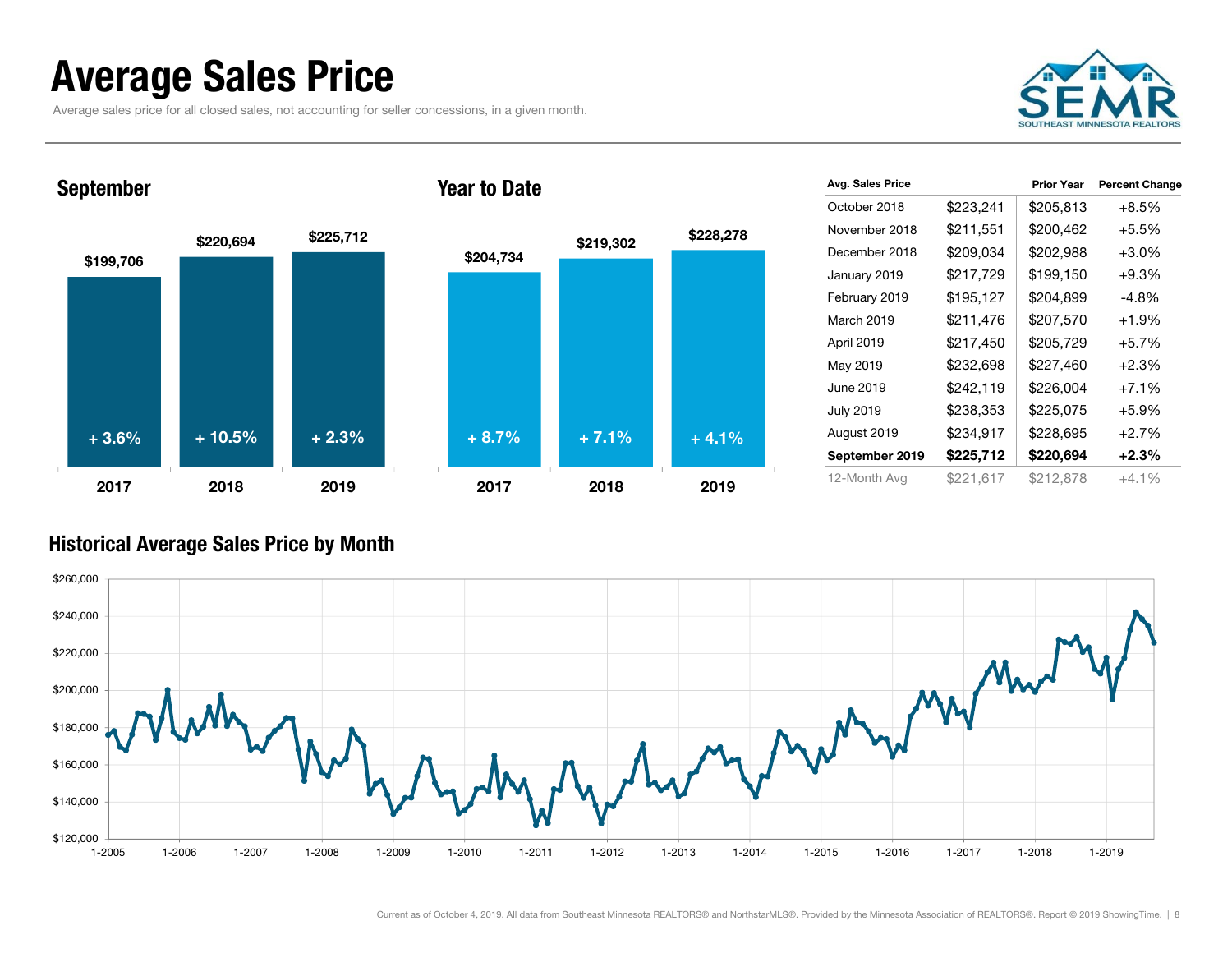# Percent of Original List Price Received

Percentage found when dividing a property's sales price by its original list price, then taking the average for all properties sold in a given month, not accounting for seller concessions.



96.9% 97.1% 97.2% 2017 2018 2019September 97.2% 97.4% 97.2% 2017 2018 2019Year to Date+ 0.7% $\%$  + 0.2% + 0.1% + 0.8% + 0.2% - 0.2%

| Pct. of Orig. Price Received |       | <b>Prior Year</b> | <b>Percent Change</b> |
|------------------------------|-------|-------------------|-----------------------|
| October 2018                 | 96.7% | 96.4%             | $+0.3%$               |
| November 2018                | 95.7% | 96.0%             | $-0.3\%$              |
| December 2018                | 95.4% | 95.0%             | $+0.4%$               |
| January 2019                 | 94.8% | 95.1%             | $-0.3%$               |
| February 2019                | 95.2% | 94.8%             | $+0.4%$               |
| March 2019                   | 96.7% | 96.5%             | $+0.2%$               |
| April 2019                   | 96.6% | 97.6%             | $-1.0%$               |
| May 2019                     | 97.5% | 97.9%             | $-0.4%$               |
| June 2019                    | 97.8% | 98.6%             | $-0.8%$               |
| <b>July 2019</b>             | 98.4% | 97.5%             | $+0.9%$               |
| August 2019                  | 97.3% | 97.7%             | $-0.4%$               |
| September 2019               | 97.2% | 97.1%             | $+0.1%$               |
| 12-Month Avg                 | 96.6% | 96.7%             | $-0.1\%$              |

#### Historical Percent of Original List Price Received by Month

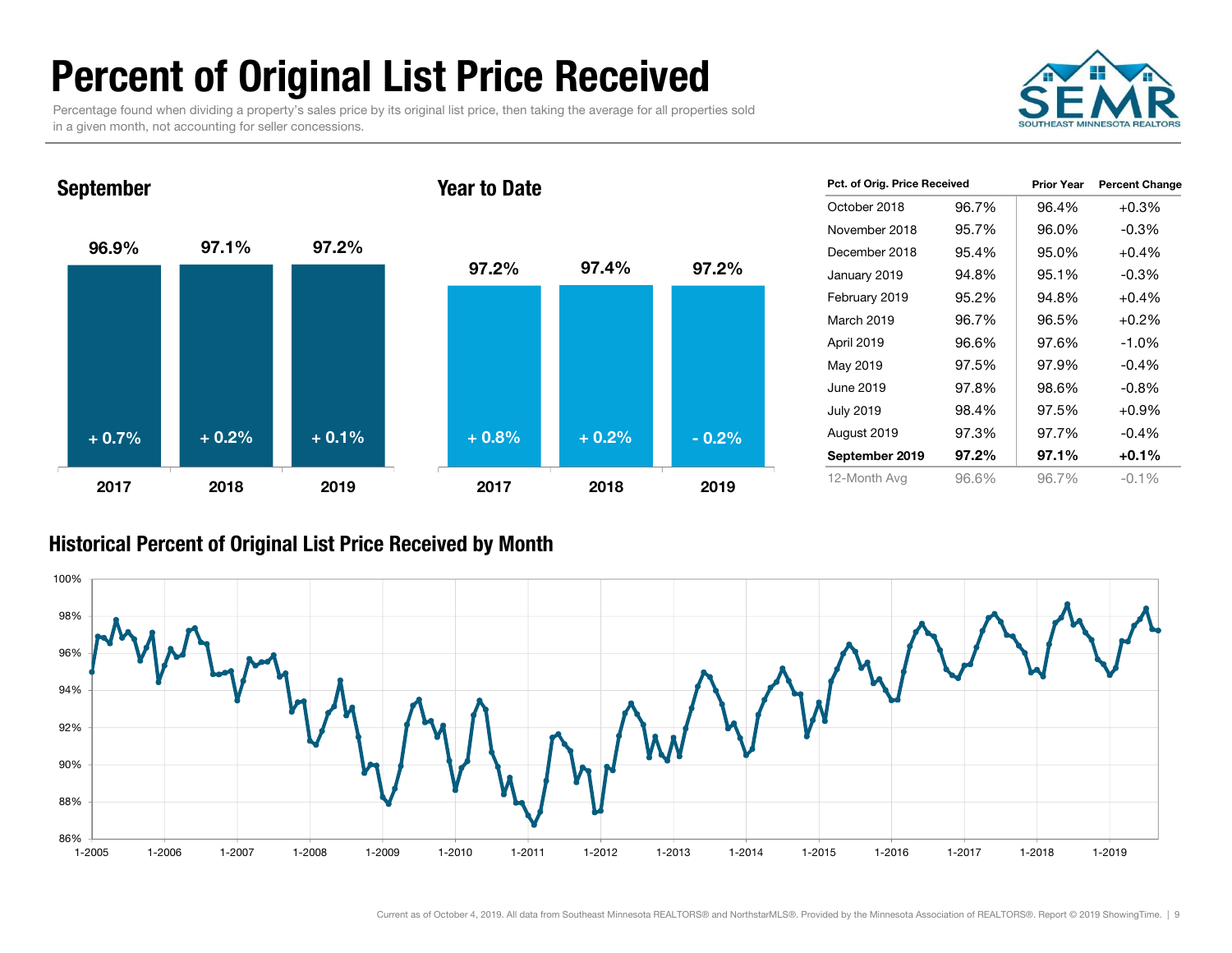# Housing Affordability Index

This index measures housing affordability for the region. For example, an index of 120 means the median household income is 120% of what is necessary to qualify for the median-priced home under prevailing interest rates. A higher number means greater affordability.





| <b>Affordability Index</b> |     | <b>Prior Year</b> | <b>Percent Change</b> |
|----------------------------|-----|-------------------|-----------------------|
| October 2018               | 173 | 224               | $-22.8%$              |
| November 2018              | 187 | 226               | $-17.3%$              |
| December 2018              | 203 | 225               | $-9.8\%$              |
| January 2019               | 198 | 217               | $-8.8\%$              |
| February 2019              | 207 | 204               | $+1.5%$               |
| March 2019                 | 193 | 204               | $-5.4%$               |
| April 2019                 | 195 | 201               | $-3.0\%$              |
| May 2019                   | 186 | 190               | $-2.1%$               |
| June 2019                  | 175 | 181               | $-3.3%$               |
| <b>July 2019</b>           | 187 | 191               | $-2.1%$               |
| August 2019                | 195 | 182               | $+7.1%$               |
| September 2019             | 198 | 185               | +7.0%                 |
| 12-Month Avg               | 191 | 203               | -5.9%                 |

#### Historical Housing Affordability Index by Mont h

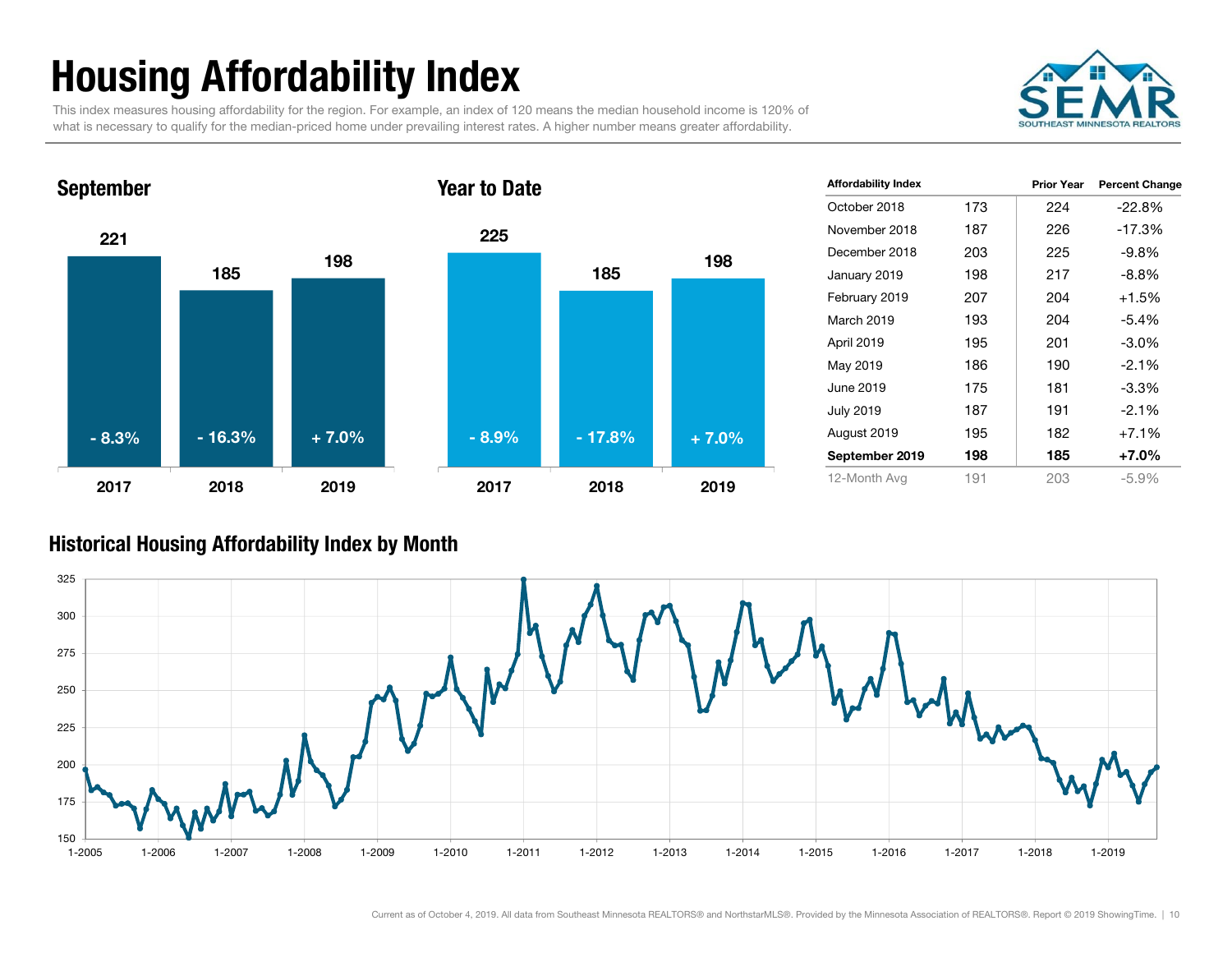### Inventory of Homes for Sale

The number of properties available for sale in active status at the end of a given month.



| <b>September</b> |         |         | <b>Homes for Sale</b> |       | <b>Prior Year</b> | <b>Percent Change</b> |
|------------------|---------|---------|-----------------------|-------|-------------------|-----------------------|
|                  |         |         | October 2018          | 1,628 | 1,494             | $+9.0\%$              |
| 1,579            | 1,638   | 1,568   | November 2018         | 1,470 | 1,326             | +10.9%                |
|                  |         |         | December 2018         | 1,268 | 1,134             | $+11.8%$              |
|                  |         |         | January 2019          | 1,205 | 1,057             | $+14.0%$              |
|                  |         |         | February 2019         | 1,192 | 1,042             | $+14.4%$              |
|                  |         |         | March 2019            | 1,260 | 1,132             | $+11.3%$              |
|                  |         |         | April 2019            | 1,374 | 1,216             | $+13.0%$              |
|                  |         |         | May 2019              | 1,445 | 1,311             | $+10.2%$              |
|                  |         |         | June 2019             | 1,481 | 1,408             | $+5.2%$               |
|                  |         |         | <b>July 2019</b>      | 1,559 | 1,510             | $+3.2%$               |
| $-13.7%$         | $+3.7%$ | $-4.3%$ | August 2019           | 1,514 | 1,621             | $-6.6%$               |
|                  |         |         | September 2019        | 1,568 | 1,638             | $-4.3%$               |
| 2017             | 2018    | 2019    | 12-Month Avg          | 1,414 | 1,324             | $+6.8%$               |

### Historical Inventory of Homes for Sale by Month

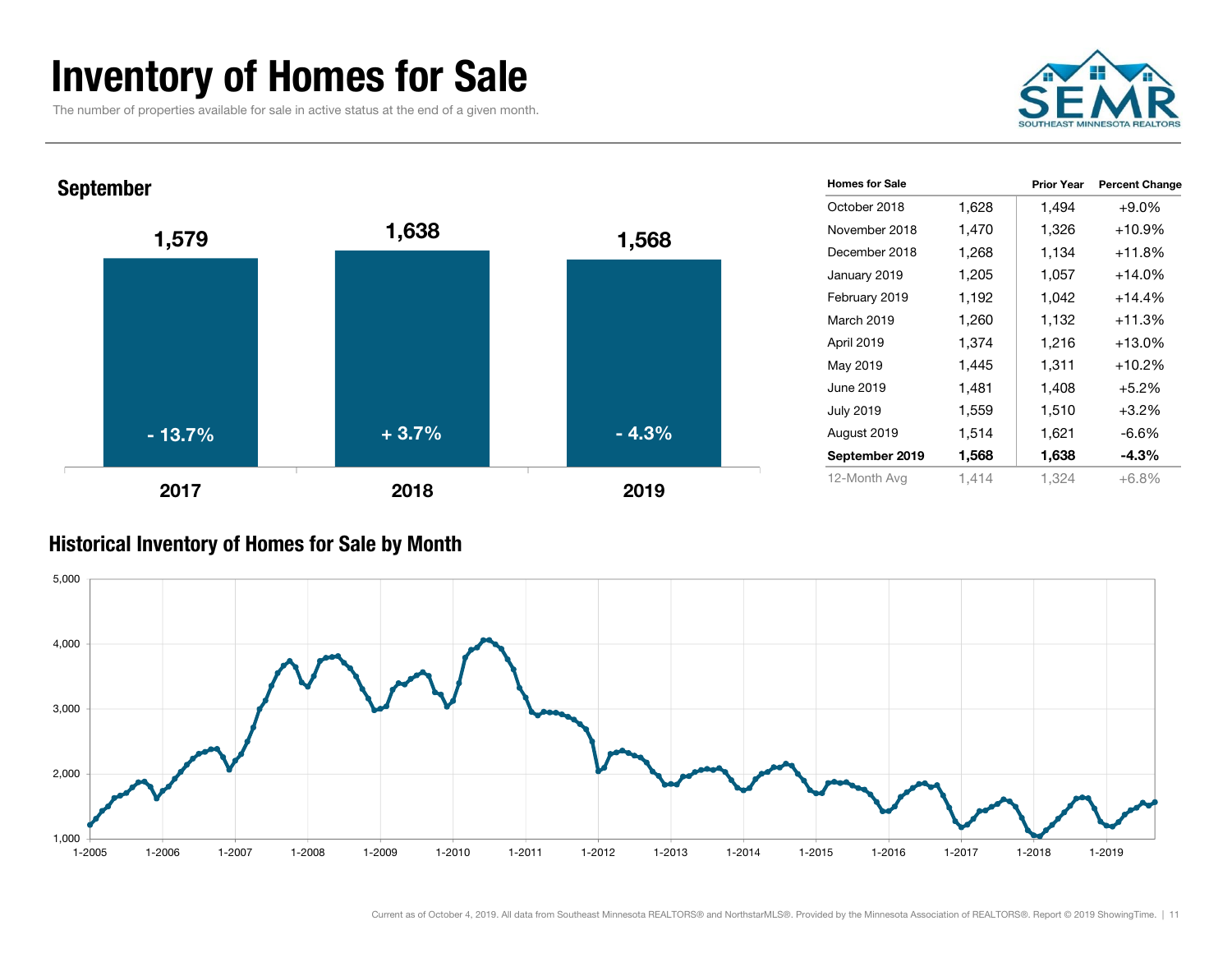# Months Supply of Inventory

The inventory of homes for sale at the end of a given month, divided by the average monthly pending sales from the last 12 months.





#### Historical Months Supply of Inventory by Month